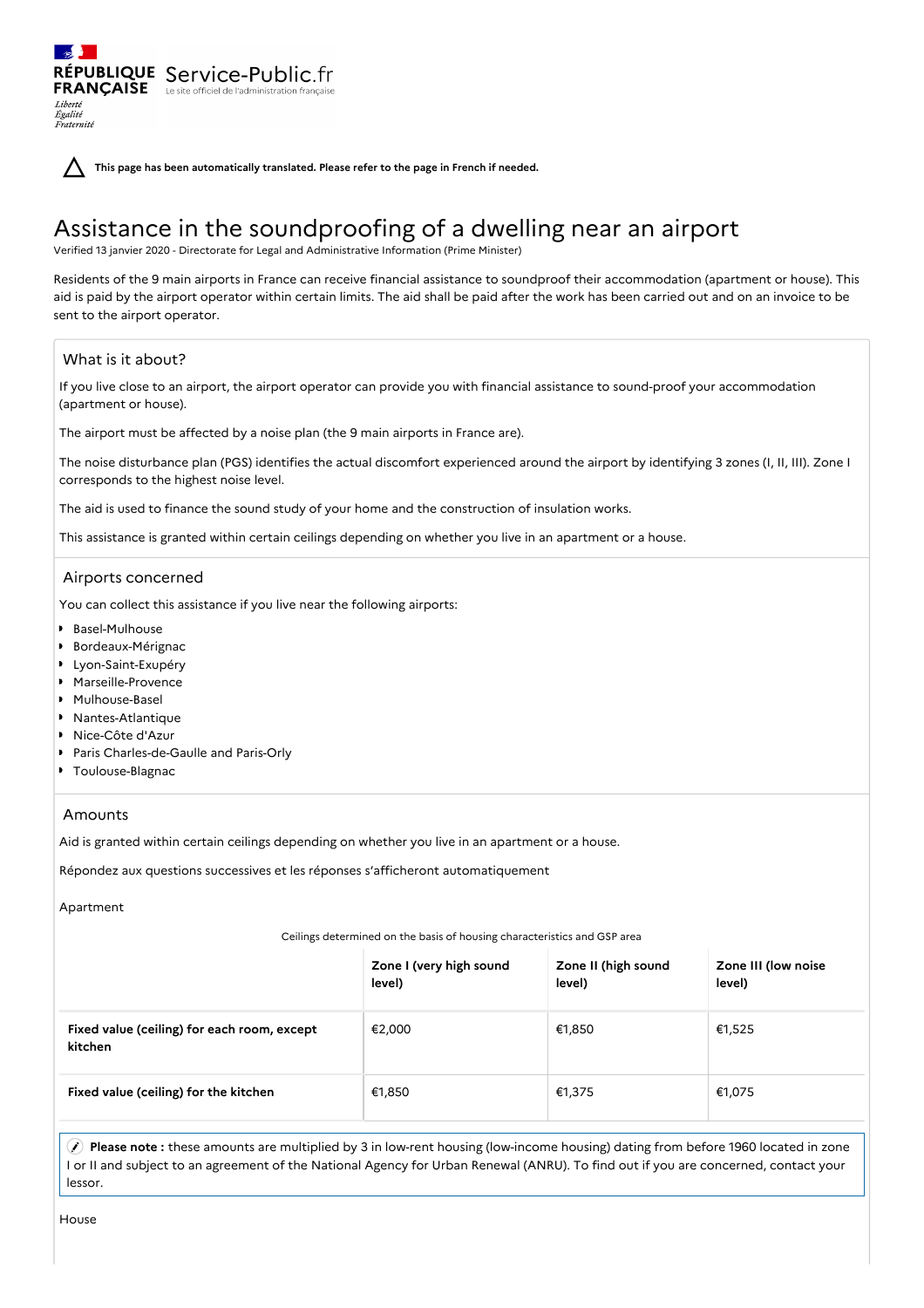|                                                        | Zone I (very high sound<br>level) | Zone II (high sound<br>level) | Zone III (low noise<br>level) |
|--------------------------------------------------------|-----------------------------------|-------------------------------|-------------------------------|
| Flat value (ceiling) for roof                          | €5,000                            | €5,000                        | €5,000                        |
| Fixed value (ceiling) for each room, except<br>kitchen | €3,500                            | €3,200                        | €2,900                        |
| Fixed value (ceiling) for the kitchen                  | €1,850                            | €1,375                        | €1,075                        |

# Approach

For financial assistance, you must contact the airport operator. You will then receive a file to fill out, which you will have to give him by registered letter with acknowledgement of receipt.

Who shall I contact

**Basel-Mulhouse Airport** 

**By mail** Basel-Mulhouse Airport BP 60120 F-68304 Saint-Louis Cedex

**By phone** +33 (0)3 89 90 31 11

**By Contact Form**

Access to form  $\sigma$  [\(http://www.euroairport.com/fr/contact.html\)](http://www.euroairport.com/fr/contact.html)

### **Bordeaux-Mérignac Airport**

**By mail**

Bordeaux-Mérignac Airport Airport Forest Zone Avenue René Cassin 33700 Mérignac

**By phone** +33(0)556 34 50 50

# **By Contact Form**

Access to form<sup>e</sup> [\(http://www.bordeaux.aeroport.fr/fr/formulaire/contact\)](http://www.bordeaux.aeroport.fr/fr/formulaire/contact)

### Lyon-Saint-Exupéry Airport

**By mail** Lyon-Saint-Exupéry Airport BP 113 69125 Lyon-Saint-Exupéry Aéroport

**By phone** 0826 800 226 (€0.15/min)

### Marseille Provence Airport

**By mail** Marseille Provence Airport BP 7 - Airport 13727 Marignane Cedex

**By phone** 0820 811 414 (€0.12/min)

**By Contact Form** Access to form<sup>E</sup> [\(http://www.marseille.aeroport.fr/autres/contacts-faq/faq-contacts\)](http://www.marseille.aeroport.fr/autres/contacts-faq/faq-contacts)

Basel-Mulhouse Airport  $\bullet$ **By mail**

Basel-Mulhouse Airport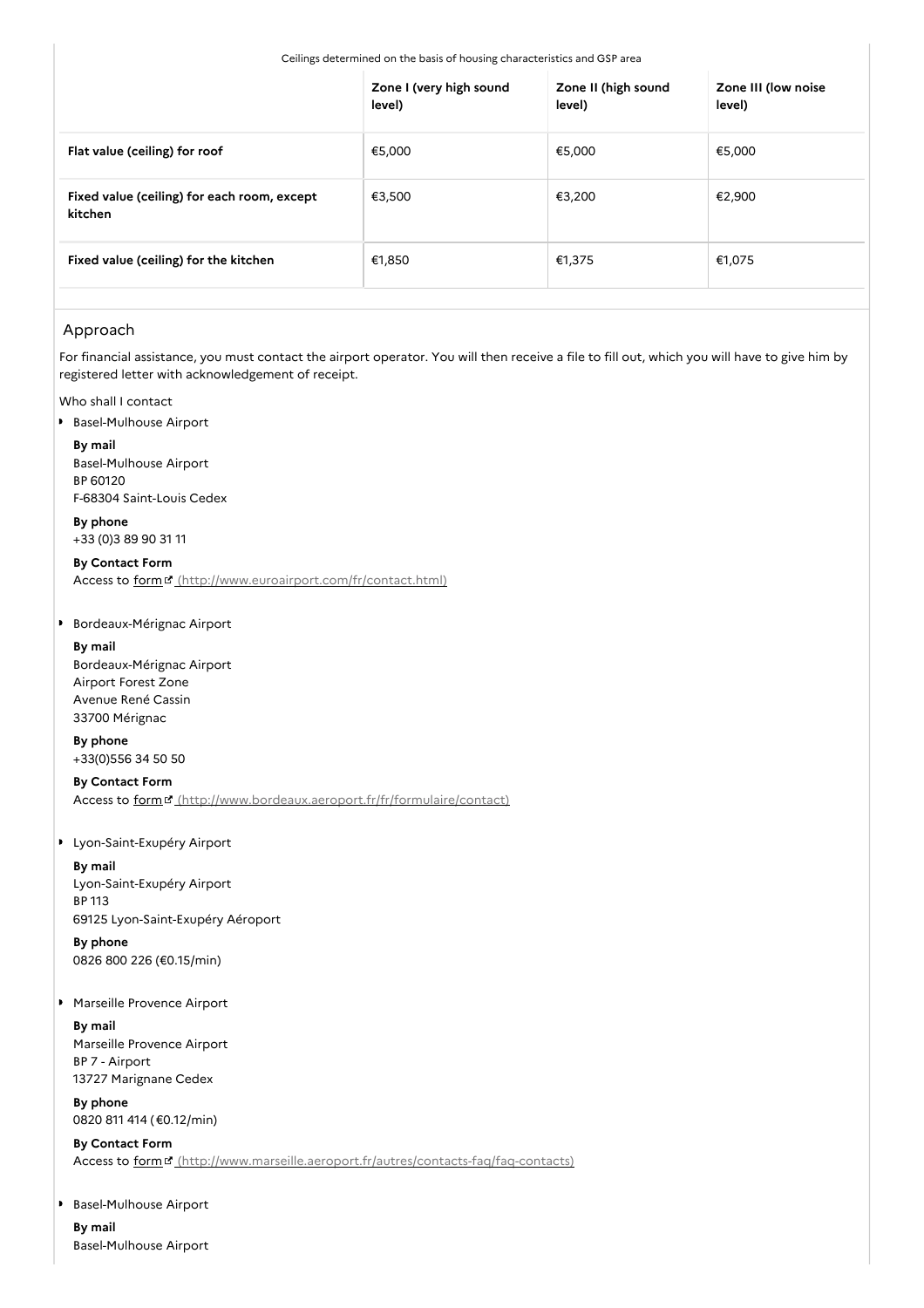BP 60120 F-68304 Saint-Louis Cedex

**By phone** +33 (0)3 89 90 31 11

### **By Contact Form**

Access to form [\(http://www.euroairport.com/fr/contact.html\)](http://www.euroairport.com/fr/contact.html)

### **Nantes Atlantique Airport**

**By mail** Nantes Atlantique Airport 44346 Bouguenais Cedex

### **By phone** 0892 568 800 (€0.40/min)

**By Contact Form** Access to form<sup>e</sup> [\(mailto:voyages@nantes.aeroport.fr\)](mailto:voyages@nantes.aeroport.fr)

Nice-Côte d'Azur Airport

#### **By mail**

Nice-Côte d'Azur Airport Rue Costes and Bellonte 06206 Nice

**By phone** 0820 423 333 (€0.12/min)

### **By Contact Form** Access to form " [\(http://www.nice.aeroport.fr/Passagers/Contact-passagers\)](http://www.nice.aeroport.fr/Passagers/Contact-passagers)

**Paris Airports (Roissy Charles-de-Gaulle and Orly)** 

# **By mail**

**Roissy** Paris-Charles-de-Gaulle Airport 95700 Roissy-en-France **Orly** Orly Airport 94390 Orly

### **By phone**

3950 (€0.35/min from a fixed station in metropolitan France, any additional cost related to your operator not included)

### **By Contact Form**

Access to form [\(http://www.parisaeroport.fr/pages-transverses/contactez-nous/formulaire-contact\)](http://www.parisaeroport.fr/pages-transverses/contactez-nous/formulaire-contact)

### **Toulouse-Blagnac Airport**

**By mail** Toulouse-Blagnac Airport CS 90103 31703 Blagnac Cedex

**By phone** 0825 380 000 (€0.18/min + price of a call)

# **By Contact Form**

Access to form<sup>"</sup> [\(http://www.toulouse.aeroport.fr/contact\)](http://www.toulouse.aeroport.fr/contact)

# Decision

If your application is accepted, the operator notifies you by registered letter with notice of receipt that you can have an acoustic study done of your accommodation.

## Performing an acoustic study

You must have an acoustic study done by an acoustic specialist or specialized study office. A list shall be provided in the annex to the decision to award the aid submitted by the airport operator.

This professional must carry out an inventory of your accommodation and define the objectives and solutions to be implemented.

He then prepares a report with an estimate of the cost of the work that he gives you.